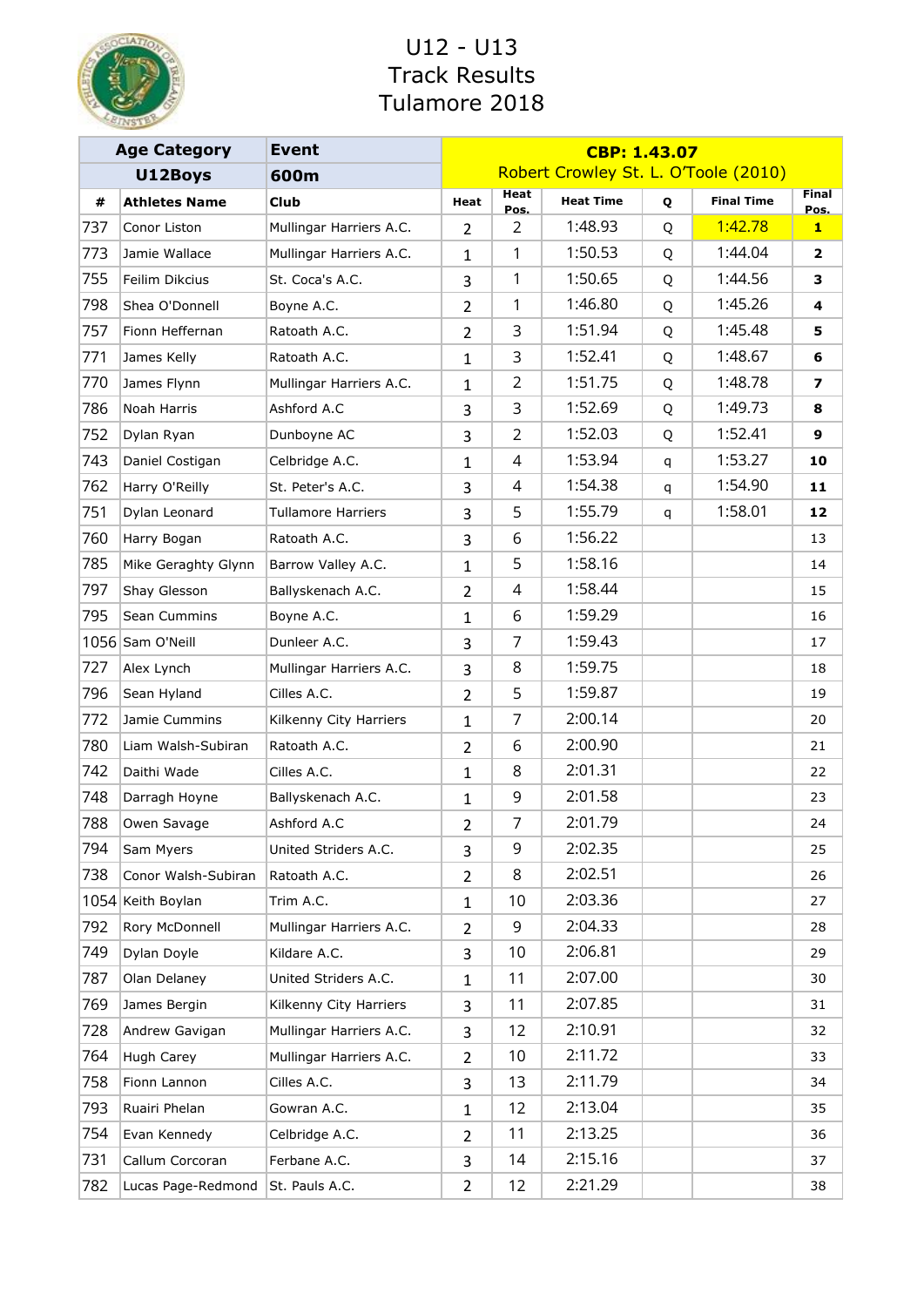

|      | <b>Age Category</b>                  | <b>Event</b>              | CBP: 1.37.34                          |                     |                                            |   |                   |                          |  |  |  |
|------|--------------------------------------|---------------------------|---------------------------------------|---------------------|--------------------------------------------|---|-------------------|--------------------------|--|--|--|
|      | U13Boys                              | 600m                      |                                       |                     | Shane Fitzsimons Mullingar Harriers (2007) |   |                   |                          |  |  |  |
| #    | <b>Athletes Name</b>                 | Club                      | Heat                                  | <b>Heat</b><br>Pos. | <b>Heat Time</b>                           | Q | <b>Final Time</b> | <b>Final</b><br>Pos.     |  |  |  |
| 1004 | Philip McCartan                      | Mullingar Harriers A.C.   | $\mathbf{1}$                          | 1                   | 1:45.39                                    | Q | 1:40.70           | $\mathbf{1}$             |  |  |  |
| 974  | Daniel Connerty                      | Greystones & District     | $\overline{2}$                        | 1                   | 1:47.33                                    | Q | 1:40.80           | $\overline{2}$           |  |  |  |
| 616  | Sean Reilly                          | <b>Blackrock Louth</b>    | $\overline{2}$                        | $\overline{2}$      | 1:48.04                                    | Q | 1:44.03           | 3                        |  |  |  |
| 961  | Maithieu Kieffer                     | Dunboyne AC               | 1                                     | 3                   | 1:47.67                                    | Q | 1:44.11           | 4                        |  |  |  |
| 982  | <b>Brian Moore</b>                   | Kilkenny City Harriers    | $\overline{2}$                        | 4                   | 1:48.63                                    | Q | 1:45.28           | 5                        |  |  |  |
| 997  | Daire McDonald                       | Mullingar Harriers A.C.   | $\overline{2}$                        | 5                   | 1:49.76                                    | q | 1:45.43           | 6                        |  |  |  |
| 930  | Paddy Price                          | Boyne A.C.                | 1                                     | 4                   | 1:48.73                                    | Q | 1:45.63           | $\overline{\phantom{a}}$ |  |  |  |
| 957  | Ciaran McCormack                     | Dunboyne AC               | 2                                     | 3                   | 1:48.57                                    | Q | 1:45.82           | 8                        |  |  |  |
| 979  | Max Treacy                           | Kildare A.C.              | $\mathbf{1}$                          | $\overline{2}$      | 1:46.37                                    | Q | 1:50.10           | 9                        |  |  |  |
| 1019 | Evan English                         | St. Abbans A.C.           | $\overline{2}$                        | $\overline{7}$      | 1:52.00                                    | q | 1:50.67           | 10                       |  |  |  |
| 956  | Philip Reynolds                      | Drogheda & District A.C.  | 2                                     | 6                   | 1:50.79                                    | q | 1:54.74           | 11                       |  |  |  |
| 986  | Ruairi McEvoy                        | Kilkenny City Harriers    | $\mathbf{1}$                          | 5                   | 1:52.55                                    | q | 2:00.22           | 12                       |  |  |  |
| 916  | <b>Brian McCaul</b>                  | Ashford A.C               | $\mathbf{1}$                          | 6                   | 1:53.95                                    |   |                   | 13                       |  |  |  |
| 987  | Sean Young                           | Kilkenny City Harriers    | $\overline{2}$                        | 8                   | 1:55.16                                    |   |                   | 14                       |  |  |  |
| 991  | Fionn Hayes                          | Le Cheile A.C.            | $\mathbf{1}$                          | $\overline{7}$      | 1:55.67                                    |   |                   | 15                       |  |  |  |
| 1052 | Tommaso Hickey                       | United Striders A.C.      | 1                                     | 8                   | 1:56.62                                    |   |                   | 16                       |  |  |  |
| 1033 | Liam Ward                            | St. Michael's A.C.        | $\overline{2}$                        | 9                   | 1:56.86                                    |   |                   | 17                       |  |  |  |
| 1039 | Evan Kilroy                          | Tara A.C.                 | $\overline{2}$                        | 10                  | 1:57.44                                    |   |                   | 18                       |  |  |  |
| 998  | David Burke                          | Mullingar Harriers A.C.   | $\mathbf{1}$                          | 9                   | 1:58.97                                    |   |                   | 19                       |  |  |  |
| 1064 | Matthew Fitzpatrick                  | Dunleer A.C.              | $\mathbf{1}$                          | 10                  | 2:00.99                                    |   |                   | 20                       |  |  |  |
| 960  | Harry Doherty                        | Dunboyne AC               | 1                                     | 11                  | 2:02.03                                    |   |                   | 21                       |  |  |  |
| 499  | Gearoid Tyrrell                      | Edenderry A.C.            | 2                                     | 11                  | 2:07.93                                    |   |                   | 22                       |  |  |  |
| 1041 | Cole Cusklelly                       | <b>Tullamore Harriers</b> | $\mathbf{1}$                          | 12                  | 2:08.97                                    |   |                   | 23                       |  |  |  |
| 970  | Mathew McAviney                      | Gowran A.C.               | 1                                     | 13                  | 2:10.04                                    |   |                   | 24                       |  |  |  |
| 936  | Aidan Entrialgo Bayon Celbridge A.C. |                           | 2:17.15<br>12<br>$\overline{2}$<br>25 |                     |                                            |   |                   |                          |  |  |  |

|      | <b>Age Category</b>  | <b>Event</b>            | CBP: 1.42.59 |              |                                     |   |                   |                         |  |  |  |
|------|----------------------|-------------------------|--------------|--------------|-------------------------------------|---|-------------------|-------------------------|--|--|--|
|      | U12Girls             | 600m                    |              |              | Corrine Kenny St. L. O'Toole (2013) |   |                   |                         |  |  |  |
| #    | <b>Athletes Name</b> | <b>Club</b>             | Heat         | Heat<br>Pos. | <b>Heat Time</b>                    | Q | <b>Final Time</b> | <b>Final</b><br>Pos.    |  |  |  |
| 700  | Grainne Moran        | Dundalk St. Gerards     | 2            |              | 1:49.25                             | Q | 1:51.74           | 1                       |  |  |  |
| 691  | Amelia Holland       | Ratoath A.C.            | 3            | 1            | 1:53.66                             | Q | 1:52.86           | $\overline{\mathbf{2}}$ |  |  |  |
| 635  | Leah Tyrrell         | Crookstown Millview     | 1            |              | 1:54.56                             | Q | 1:53.07           | 3                       |  |  |  |
| 1005 | Andrea Ryan          | Tullamore Harriers      | 2            | 2            | 1:53.32                             | Q | 1:53.25           | 4                       |  |  |  |
| 679  | Morgan Corcoran      | Mullingar Harriers A.C. | 3            | 2            | 1:55.41                             | Q | 1:53.39           | 5                       |  |  |  |
| 631  | Amy Tyrrell          | Crookstown Millview     | 2            | 3            | 1:53.45                             | Q | 1:55.38           | 6                       |  |  |  |
| 618  | Eimear Cooney        | Boyne A.C.              | 1            | 2            | 1:54.82                             | Q | 1:55.42           | 7                       |  |  |  |
| 693  | Sophie Finn          | Ratoath A.C.            | 2            | 4            | 1:56.04                             | q | 1:56.53           | 8                       |  |  |  |
| 692  | Katie Doherty        | Ratoath A.C.            | 1            | 3            | 1:54.95                             | Q | 1:57.29           | 9                       |  |  |  |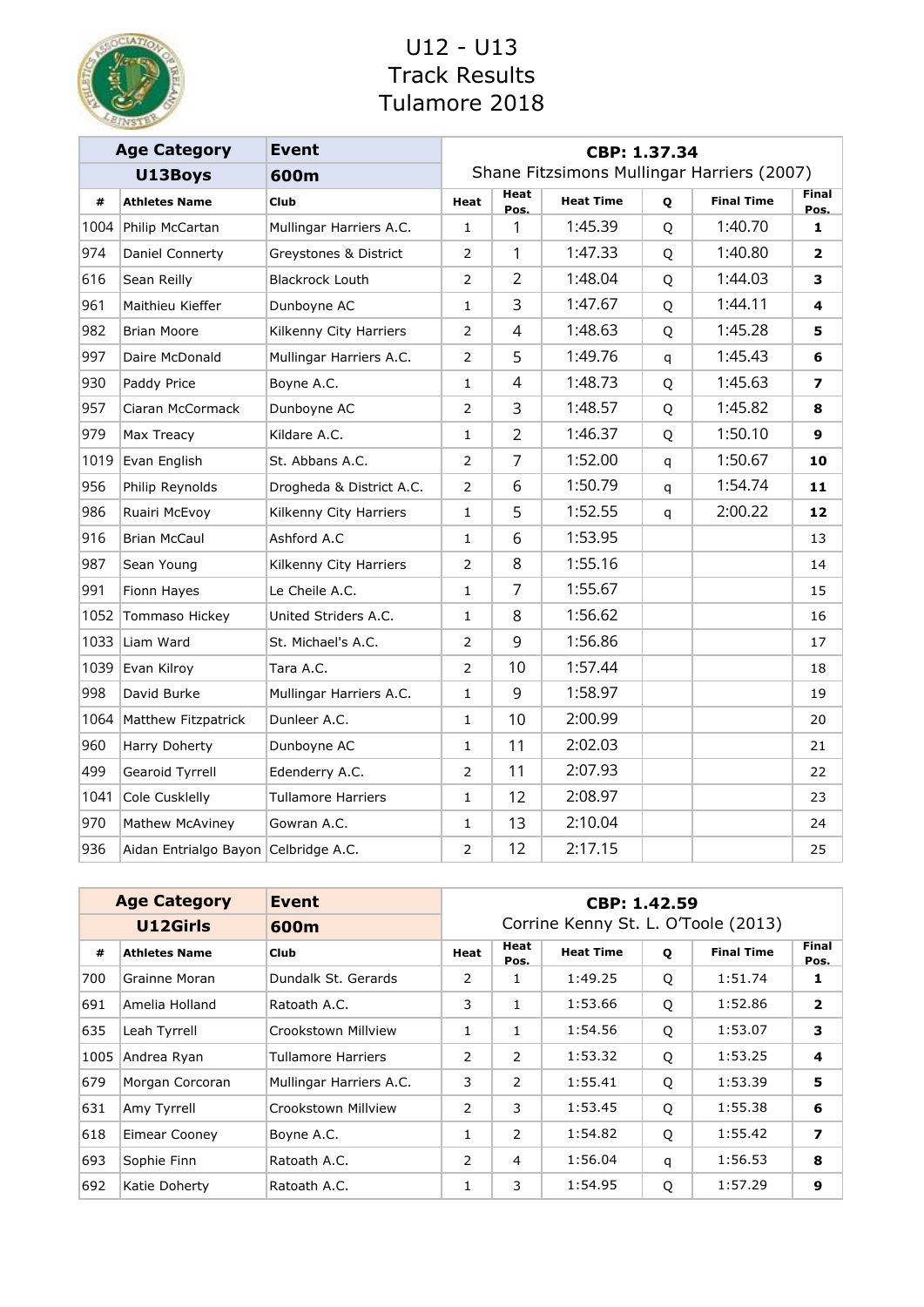

| 684  | Eve McGetrick      | Naas A.C.                 | 1            | 4              | 1:54.95 | q | 1:58.55 | 10 |
|------|--------------------|---------------------------|--------------|----------------|---------|---|---------|----|
| 659  | Mairin Kirby       | Kildare A.C.              | 3            | 3              | 1:59.34 | Q | 2:00.48 | 11 |
| 658  | Amelia Walsh       | Kildare A.C.              | 1            | 5              | 1:55.81 | q | 2:05.02 | 12 |
| 701  | Tara O'Connor      | Dundalk St. Gerards       | $\mathbf{1}$ | 6              | 1:56.22 |   |         | 13 |
| 651  | Hazel Coogan       | Gowran A.C.               | $\mathbf{1}$ | $\overline{7}$ | 1:56.23 |   |         | 14 |
| 683  | Alicia Cullen      | Naas A.C.                 | 2            | 5              | 1:59.80 |   |         | 15 |
| 689  | Ciara Mas          | Parnell A.C.              | 2            | 6              | 2:01.38 |   |         | 16 |
| 680  | Orla Manning       | Mullingar Harriers A.C.   | 2            | 7              | 2:01.56 |   |         | 17 |
| 715  | Robyn Larkin       | Trim A.C.                 | $\mathbf{1}$ | 8              | 2:01.74 |   |         | 18 |
| 667  | Hannah Quinn       | Kilkenny City Harriers    | 2            | 8              | 2:03.27 |   |         | 19 |
| 712  | Dearbhla Allen     | St. Peter's A.C.          | 3            | 4              | 2:03.58 |   |         | 20 |
| 698  | Rachel Ayres       | St. Abbans A.C.           | 3            | 5              | 2:04.21 |   |         | 21 |
| 1061 | Aibhe Reilly       | Dunleer A.C.              | 3            | 6              | 2:04.66 |   |         | 22 |
| 722  | Polly Duffy        | <b>Tullamore Harriers</b> | $\mathbf{1}$ | 9              | 2:05.43 |   |         | 23 |
| 699  | Abaigh Moonan      | Dundalk St. Gerards       | 3            | $\overline{7}$ | 2:05.62 |   |         | 24 |
| 641  | Ciara Flaherty     | Dunboyne A.C.             | 2            | 9              | 2:06.01 |   |         | 25 |
| 697  | Evanna Ryle        | Rosenallis A.C.           | 2            | 10             | 2:06.87 |   |         | 26 |
| 677  | Ellen Daly         | Mullingar Harriers A.C.   | $\mathbf{1}$ | 10             | 2:07.12 |   |         | 27 |
| 719  | Eimear Cotter      | <b>Tullamore Harriers</b> | 3            | 8              | 2:08.34 |   |         | 28 |
| 640  | Amy O'Reilly       | Dunboyne A.C.             | 3            | 9              | 2:08.59 |   |         | 29 |
| 1001 | Ava Short          | St. Benedict's A.C.       | $\mathbf{1}$ | 11             | 2:08.65 |   |         | 30 |
| 716  | Sara Harten        | Trim A.C.                 | 2            | 11             | 2:08.71 |   |         | 31 |
| 717  | Sinead Brophy      | Trim A.C.                 | 3            | 10             | 2:09.97 |   |         | 32 |
| 612  | Molly Sheehy       | Ashford A.C.              | 1            | 12             | 2:11.43 |   |         | 33 |
| 643  | Kate Drake         | Dunboyne A.C.             | $\mathbf{1}$ | 13             | 2:14.15 |   |         | 34 |
| 1060 | Danielle Brennan   | Dunleer A.C.              | 2            | 12             | 2:14.40 |   |         | 35 |
| 670  | <b>Emer Murphy</b> | Le Cheile A.C.            | 1            | 14             | 2:15.20 |   |         | 36 |
| 702  | Caoimhe Barry      | St. Joseph's A.C.         | 2            | 13             | 2:15.43 |   |         | 37 |
| 682  | Rose MacKen        | Mullingar Harriers A.C.   | 1            | 15             | 2:16.12 |   |         | 38 |
| 626  | Kristiana SILAVA   | Celbridge A.C.            | 1            | 16             | 2:16.96 |   |         | 39 |
| 642  | Hannah Brown       | Dunboyne A.C.             | 3            | 11             | 2:17.43 |   |         | 40 |
| 611  | Ellen Harkin       | Ashford A.C.              | 2            | 14             | 2:17.85 |   |         | 41 |
| 669  | Katie Foley        | Kilmore A.C.              | 2            | 15             | 2:18.65 |   |         | 42 |
| 688  | Aisling Irhue      | Newbridge A.C.            | 2            | 16             | 2:22.89 |   |         | 43 |
| 673  | Patricia Conroy    | Mountmellick A.C.         | 3            | 12             | 2:24.75 |   |         | 44 |
| 678  | Eve Scally         | Mullingar Harriers A.C.   | 3            | 13             | 2:24.78 |   |         | 45 |
| 704  | Lily Doyle         | St. Joseph's A.C.         | 3            | 14             | 2:25.73 |   |         | 46 |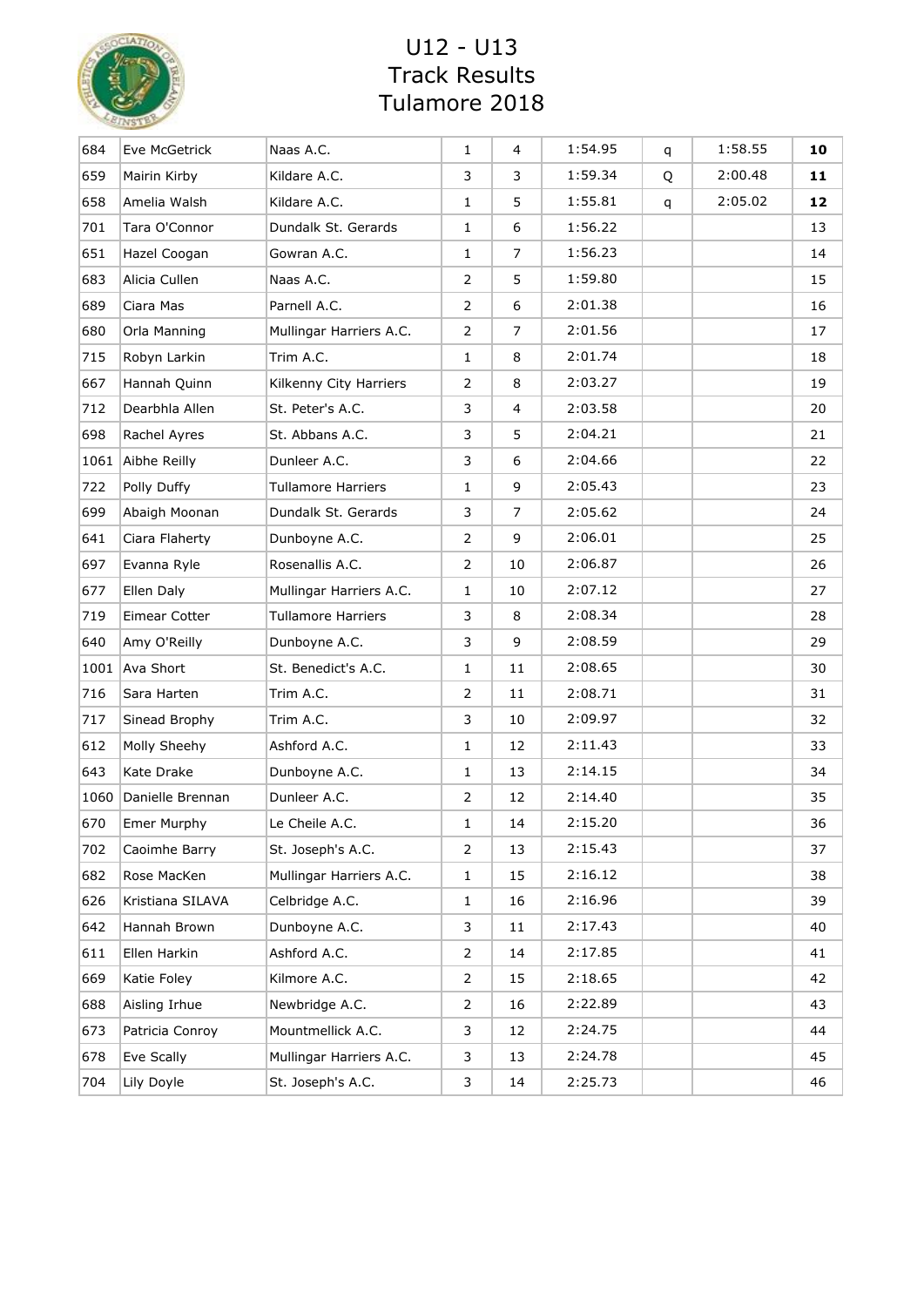

|      | <b>Age Category</b>                  | <b>Event</b>              | CBP: 1.36.82   |                |                                     |   |                   |                      |
|------|--------------------------------------|---------------------------|----------------|----------------|-------------------------------------|---|-------------------|----------------------|
|      | <b>U13Girls</b>                      | 600m                      |                |                | Corrine Kenny St. L. O'Toole (2014) |   |                   |                      |
| #    | <b>Athletes Name</b>                 | <b>Club</b>               | Heat           | Heat<br>Pos.   | <b>Heat Time</b>                    | Q | <b>Final Time</b> | <b>Final</b><br>Pos. |
| 1070 | Erinn Leavy                          | Dunleer A.C.              | 3              | 1              | 1:54.03                             | Q | 1:38.22           | 1                    |
| 614  | Rebecca Baldwin                      | <b>Blackrock Louth</b>    | 4              | $\mathbf{1}$   | 1:44.21                             | Q | 1:40.63           | $\mathbf{2}$         |
| 861  | Aimee Wallace                        | Mullingar Harriers A.C.   | 2              | $\mathbf{1}$   | 1:50.41                             | Q | 1:41.46           | 3                    |
| 853  | Nina O'Connor                        | Le Cheile A.C.            | 4              | 2              | 1:48.44                             | Q | 1:49.89           | 4                    |
| 882  | Cara O'Sullivan                      | Ratoath A.C.              | 2              | 2              | 1:50.89                             | Q | 1:51.96           | 5.                   |
| 825  | Kate Gormley                         | Dunboyne A.C.             | 3              | 2              | 1:55.03                             | Q | 1:53.99           | 6                    |
| 860  | Adele Geoghegan                      | Mullingar Harriers A.C.   | $\mathbf{1}$   | $\mathbf{1}$   | 1:52.24                             | Q | 1:54.33           | 7                    |
| 911  | Sinead Walsh                         | <b>Tullamore Harriers</b> | 1              | 2              | 1:52.33                             | Q | 1:54.68           | 8                    |
| 834  | Ava Byrne                            | Enniscorthy A.C.          | 4              | $\overline{4}$ | 1:54.63                             | q | 1:55.06           | 9                    |
| 866  | Lucy Donnelly                        | Mullingar Harriers A.C.   | 1              | 3              | 1:52.39                             | q | 1:55.62           | 10                   |
| 894  | Grace Glennon                        | St. Joseph's A.C.         | 4              | 3              | 1:54.03                             | q | 1:58.29           | 11                   |
| 909  | Jane Maher                           | <b>Tullamore Harriers</b> | 2              | 3              | 1:55.10                             | q | 2:02.34           | 12                   |
| 824  | Sophie Kinsella                      | Drogheda & District       | 3              | 3              | 1:55.63                             |   |                   | 13                   |
| 868  | Siofra O'Halloran                    | Mullingar Harriers A.C.   | 4              | 5              | 1:55.71                             |   |                   | 14                   |
| 906  | Aisling Cotter                       | <b>Tullamore Harriers</b> | 2              | $\overline{4}$ | 1:55.76                             |   |                   | 15                   |
| 884  | Kate Raftery                         | Ratoath A.C.              | 1              | $\overline{4}$ | 1:56.78                             |   |                   | 16                   |
| 885  | Niamh Murphy                         | Ratoath A.C.              | 4              | 6              | 1:58.24                             |   |                   | 17                   |
| 1066 | Aine Cooper                          | St. Senans A.C.           | 1              | 5              | 1:58.38                             |   |                   | 18                   |
| 827  | Isabel Phillips                      | Dunboyne A.C.             | $\overline{2}$ | 5              | 1:58.68                             |   |                   | 19                   |
| 865  | Leah Geoghegan                       | Mullingar Harriers A.C.   | 3              | 4              | 1:59.28                             |   |                   | 20                   |
| 806  | Ella McLoughlin                      | Boyne A.C.                | 1              | 6              | 1:59.86                             |   |                   | 21                   |
| 819  | Shannon Cleary                       | Cilles A.C.               | 4              | $\overline{7}$ | 1:59.98                             |   |                   | 22                   |
| 815  | Zara Newman-Smith                    | Celbridge A.C.            | 2              | 6              | 2:00.21                             |   |                   | 23                   |
| 878  | Mila Garavaglia Drion Newbridge A.C. |                           | 4              | 8              | 2:01.02                             |   |                   | 24                   |
| 830  | Sophie Brown                         | Dunboyne A.C.             | 3              | 5              | 2:01.07                             |   |                   | 25                   |
| 869  | <b>Aisling Mullins</b>               | Naas A.C.                 | 1              | 7              | 2:01.27                             |   |                   | 26                   |
| 846  | Sarah Hayes                          | Greystones & District     | $\overline{2}$ | 7              | 2:01.37                             |   |                   | 27                   |
| 842  | Alexandra Mulcahy                    | Greystones & District     | 4              | 9              | 2:01.67                             |   |                   | 28                   |
| 843  | Ava Foley                            | Greystones & District     | 1              | 8              | 2:01.95                             |   |                   | 29                   |
| 908  | Ella McNally                         | Tullamore Harriers        | 4              | 10             | 2:02.00                             |   |                   | 30                   |
| 804  | Eva Donlon                           | Athlone IT A.C.           | 3              | 6              | 2:02.02                             |   |                   | 31                   |
| 883  | Ciara Coroner                        | Ratoath A.C.              | 2              | 8              | 2:02.28                             |   |                   | 32                   |
| 835  | Ava Ashby                            | Glenmore A.C.             | 1              | 9              | 2:02.53                             |   |                   | 33                   |
| 1068 | Molly Long                           | St. Senans A.C.           | 2              | 9              | 2:02.69                             |   |                   | 34                   |
| 810  | Ava Connors                          | Celbridge A.C.            | $\mathbf{1}$   | 10             | 2:02.89                             |   |                   | 35                   |
| 864  | Jessica Cunningham                   | Mullingar Harriers A.C.   | 2              | 10             | 2:03.78                             |   |                   | 36                   |
| 823  | Cara Kelly                           | D.M.P. A.C.               | 3              | 7              | 2:03.96                             |   |                   | 37                   |
| 811  | Ciara McHale                         | Celbridge A.C.            | $\overline{2}$ | 11             | 2:05.23                             |   |                   | 38                   |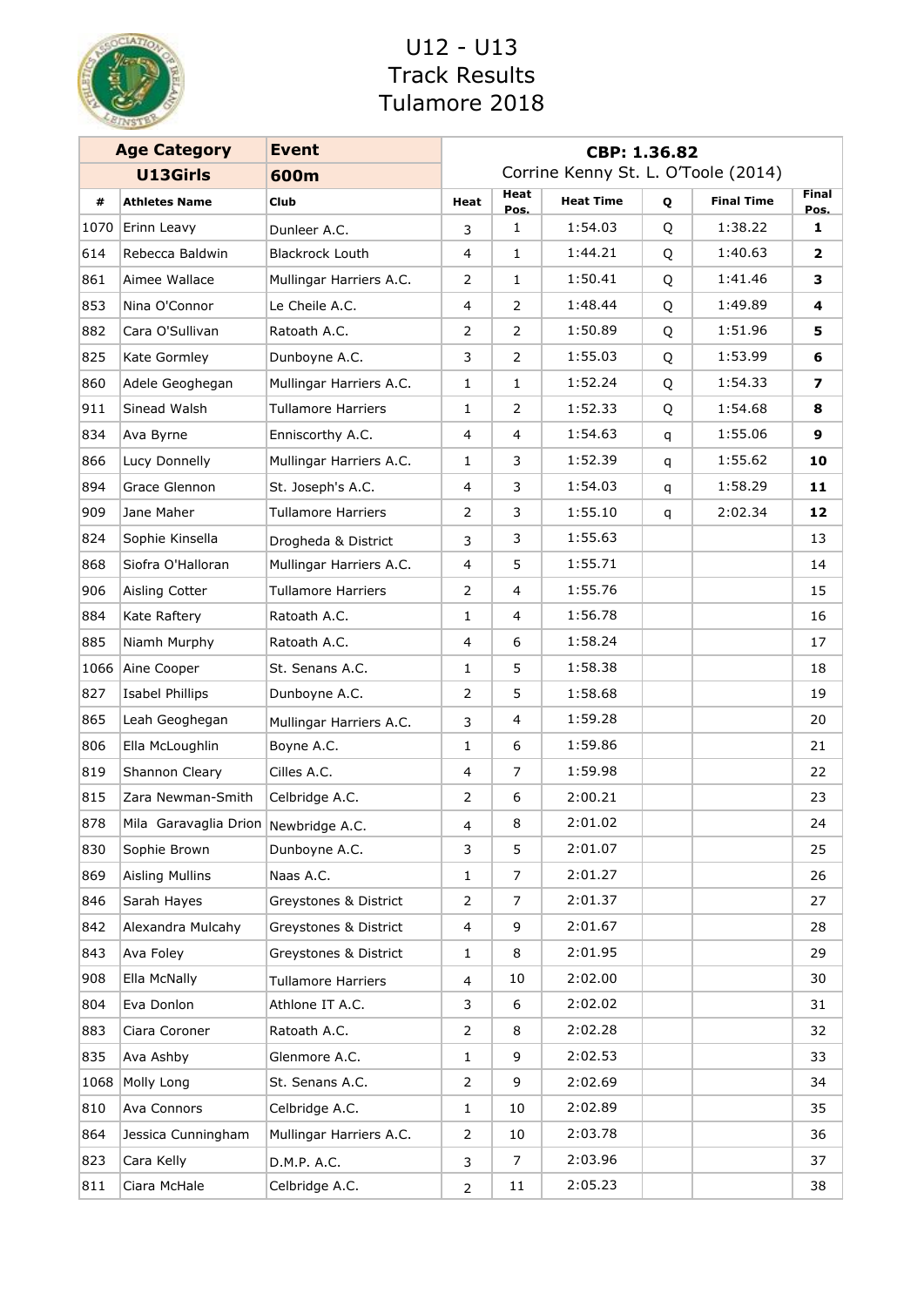

| 854  | Chelsea Lee        | Mountmellick A.C.       | 2 | 12 | 2:06.24 |  | 39 |
|------|--------------------|-------------------------|---|----|---------|--|----|
| 870  | Caoimhe Cassells   | Naas A.C.               | 3 | 8  | 2:07.52 |  | 40 |
| 875  | Orlaith Davis      | Naas A.C.               | 3 | 9  | 2:08.07 |  | 41 |
| 867  | Shauna Traynor     | Mullingar Harriers A.C. | 1 | 11 | 2:11.00 |  | 42 |
| 818  | Sarah Cleary       | Cilles A.C.             | 2 | 13 | 2:11.20 |  | 43 |
| 881  | Caoimhe Fitzsimons | Emo/Rath A.C.           | 1 | 12 | 2:12.32 |  | 44 |
| 877  | Roisin Cassells    | Naas A.C.               | 3 | 10 | 2:12.92 |  | 45 |
| 1071 | Vanessa Brennan    | Dunleer A.C.            | 4 | 11 | 2:14.50 |  | 46 |
| 905  | Holly O'Donnell    | Trim A.C.               | 3 | 11 | 2:16.53 |  | 47 |
| 904  | Ailish Brophy      | Trim A.C.               | 1 | 13 | 2:22.06 |  | 48 |
| 805  | Allie Garcia       | Boyne A.C.              | 2 | 14 | 2:23.88 |  | 49 |

|     | <b>Age Category</b>  | <b>CBP: 10.32</b>      |                               |                       |                |                  |           |                                |                   |                      |  |
|-----|----------------------|------------------------|-------------------------------|-----------------------|----------------|------------------|-----------|--------------------------------|-------------------|----------------------|--|
|     | U12Boys              | <b>60m Hurdles</b>     |                               |                       |                |                  |           | Declan Osagie Edenderry (2017) |                   |                      |  |
|     |                      | <b>Wind</b>            | H1                            | H <sub>2</sub>        | H <sub>3</sub> | H4               | <b>H5</b> | <b>H6</b>                      | <b>H7</b>         | <b>FH</b>            |  |
|     |                      |                        | 1.6 <sub>m/s</sub>            | 3.8 <sub>m/s</sub>    |                |                  |           |                                |                   | $-2.2m/s$            |  |
| #   | <b>Athletes Name</b> | <b>Club</b>            | Heat                          | <b>Heat</b><br>Pos.   |                | <b>Heat Time</b> | Q         |                                | <b>Final Time</b> | <b>Final</b><br>Pos. |  |
| 360 | Liam O'Dwyer         | Gowran A.C.            | 10.97<br>2<br>1               |                       |                |                  | Q         |                                | 10.89             | 1                    |  |
| 488 | Sean Stafford        | Le Cheile A.C.         | 1                             | 11.75<br>$\mathbf{1}$ |                |                  |           |                                | 11.10             | $\overline{2}$       |  |
| 791 | Gavin Witter         | Ratoath A.C.           | 2                             | 2                     | 11.51          |                  | Q         |                                | 11.11             | 3                    |  |
| 975 | Isaac Carew          | St. Senans A.C.        | 2                             | 3                     |                | 12.19            |           |                                | 11.83             | 4                    |  |
| 449 | Evan Cullen          | Kilkenny City Harriers | 1                             | $\overline{2}$        |                | 12.09            | Q         | 11.87                          |                   | 5                    |  |
| 486 | Padraic Keane        | Le Cheile A.C.         | 2                             | 4                     |                | 12.39            | q         |                                | 12.53             | 6                    |  |
| 84  | Ferdia O'Sullivan    | Bray Runners A.C.      | 2                             | 5                     |                | 12.56            | q         |                                | 12.84             | 7                    |  |
| 90  | Charlie Geelon       | Bray Runners A.C.      | 12.83<br>12.91<br>3<br>1<br>Q |                       |                |                  |           | 8                              |                   |                      |  |
| 419 | David Hamilton       | Kildare A.C.           | 12.84<br>1<br>4               |                       |                |                  | 9         |                                |                   |                      |  |
| 908 | Daragh Corcoran      | St. L. O'Toole A.C.    | 1                             | 5                     |                | 17.89            |           |                                |                   | 10                   |  |

|      | <b>Age Category</b>  | Event                  | <b>CBP: 9.64</b> |                |    |                  |                              |           |                   |                |  |  |
|------|----------------------|------------------------|------------------|----------------|----|------------------|------------------------------|-----------|-------------------|----------------|--|--|
|      | U13Boys              | <b>60m Hurdles</b>     |                  |                |    |                  | Luke Morris Newbridge (2011) |           |                   |                |  |  |
|      |                      | <b>Wind</b>            | H1               | H <sub>2</sub> | H3 | <b>H4</b>        | <b>H5</b>                    | <b>H6</b> | <b>H7</b>         | <b>FH</b>      |  |  |
|      |                      |                        |                  |                |    |                  |                              |           |                   | 2.6m/s         |  |  |
| #    | <b>Athletes Name</b> | <b>Club</b>            | Heat             | Heat<br>Pos.   |    | <b>Heat Time</b> | Q                            |           | <b>Final Time</b> | Final<br>Pos.  |  |  |
| 432  | Alex Cullen          | Kilkenny City Harriers |                  |                |    |                  |                              |           | 10.11             | 1              |  |  |
| 60   | Aaron Fennell        | Boyne A.C.             |                  |                |    |                  |                              |           | 10.12             | 2              |  |  |
| 1216 | Daniel Quirk         | Greystones & District  |                  |                |    |                  |                              |           | 10.14             | 3              |  |  |
| 443  | Daniel Ring          | Kilkenny City Harriers |                  |                |    |                  |                              |           | 10.42             | $\overline{4}$ |  |  |
| 1201 | Declan Osagie        | Edenderry A.C.         |                  |                |    |                  |                              |           | 10.54             | 5              |  |  |
| 727  | Jason Sheridan       | Naas A.C.              |                  |                |    |                  |                              |           | 12.44             | 6              |  |  |
| 612  | Fionn Hayes          | Le Cheile A.C.         |                  |                |    |                  |                              |           | 12.63             | 7              |  |  |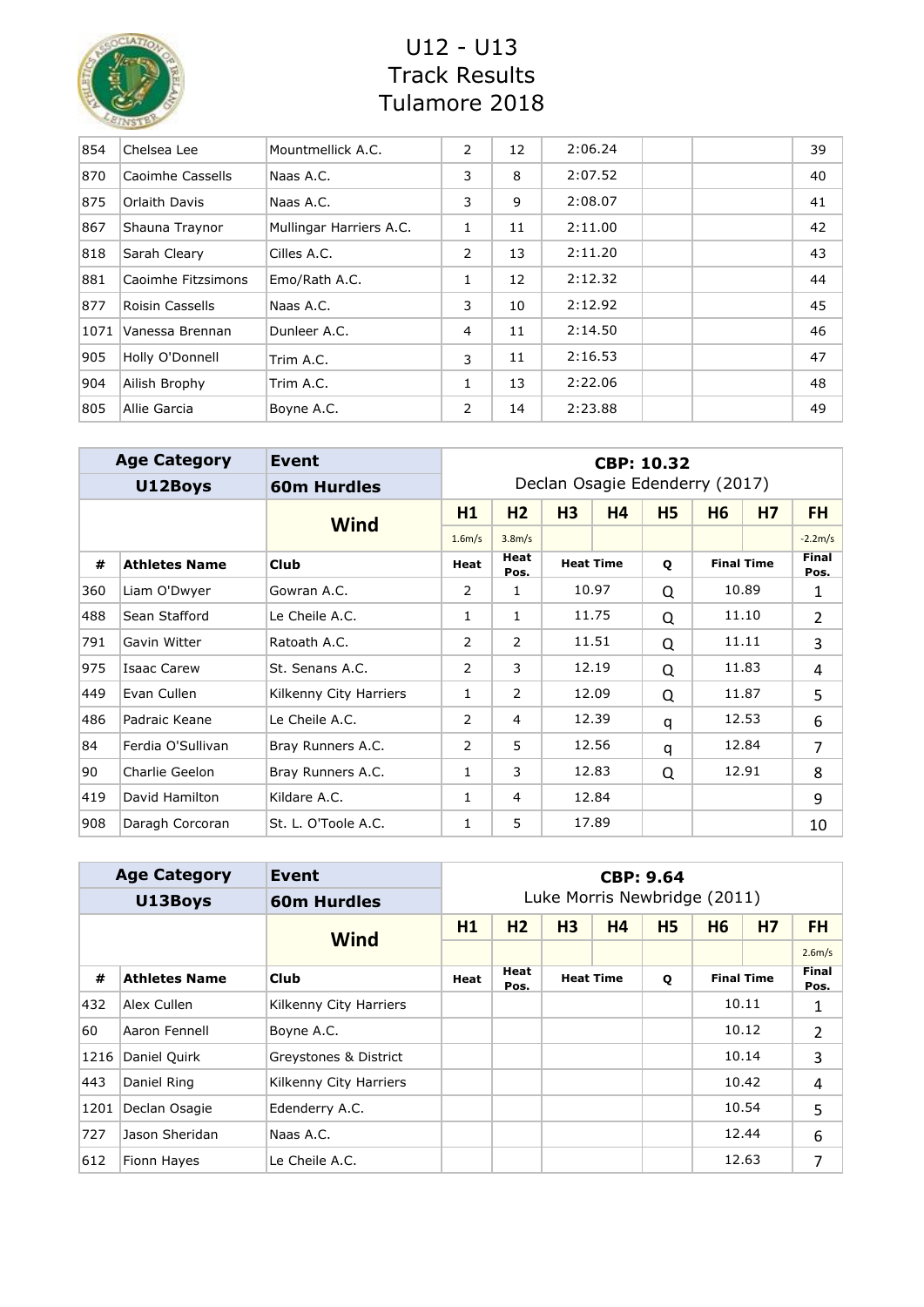

|      | <b>Age Category</b>  | <b>Event</b>            | <b>CBP: 10.02</b>   |                     |                |                  |           |                                    |                   |                      |  |  |  |  |   |  |       |   |
|------|----------------------|-------------------------|---------------------|---------------------|----------------|------------------|-----------|------------------------------------|-------------------|----------------------|--|--|--|--|---|--|-------|---|
|      | U12Girls             | <b>60m Hurdles</b>      |                     |                     |                |                  |           | Mollie Scott St. L. O'toole (2011) |                   |                      |  |  |  |  |   |  |       |   |
|      |                      | <b>Wind</b>             | H1                  | H <sub>2</sub>      | H <sub>3</sub> | <b>H4</b>        | <b>H5</b> | H <sub>6</sub>                     | <b>H7</b>         | <b>FH</b>            |  |  |  |  |   |  |       |   |
|      |                      |                         | 0.2 <sub>m</sub> /s | $-0.8m/s$           |                |                  |           |                                    |                   | $-1.9m/s$            |  |  |  |  |   |  |       |   |
| #    | <b>Athletes Name</b> | Club                    | Heat                | <b>Heat</b><br>Pos. |                | <b>Heat Time</b> | Q         |                                    | <b>Final Time</b> | <b>Final</b><br>Pos. |  |  |  |  |   |  |       |   |
| 250  | Enya Silkena         | Dundalk St. Gerards     | $\mathbf{1}$        | 2                   |                | 11.20            | Q         |                                    | 10.69             | 1                    |  |  |  |  |   |  |       |   |
| 252  | Meabh O'Connor       | Dundalk St. Gerards     | $\overline{2}$      | $\mathbf{1}$        | 11.67          |                  |           |                                    |                   |                      |  |  |  |  | Q |  | 10.99 | 2 |
| 466  | <b>Roisin Burns</b>  | Kilkenny City Harriers  | $\overline{2}$      | 2                   | 11.71          |                  | Q         |                                    | 11.37             | 3                    |  |  |  |  |   |  |       |   |
| 935  | Patience Chinda      | St. Michael's AC        | $\mathbf{1}$        | 4                   | 11.62          |                  | q         |                                    | 11.48             | $\overline{4}$       |  |  |  |  |   |  |       |   |
| 97   | Katie Doyle          | Bree A.C.               | $\mathbf{1}$        | $\mathbf{1}$        |                | 11.10            |           | 11.54                              |                   | 5                    |  |  |  |  |   |  |       |   |
| 1081 | Caoimhe Giles        | Tara A.C.               | $\mathbf{1}$        | 3                   |                | 11.35            | Q         |                                    | 11.58             | 6                    |  |  |  |  |   |  |       |   |
| 1248 | Siofra Flynn         | Naas A.C.               | $\overline{2}$      | 3                   |                | 12.40            | Q         |                                    | 12.21             | $\overline{7}$       |  |  |  |  |   |  |       |   |
| 438  | Cara Duggan          | Kilkenny City Harriers  | $\mathbf{1}$        | 5                   |                | 12.30            | q         |                                    | 12.65             | 8                    |  |  |  |  |   |  |       |   |
| 670  | Aideen Langtry       | Mullingar Harriers A.C. | $\mathbf{1}$        | 6                   |                | 13.58            |           |                                    |                   | 9                    |  |  |  |  |   |  |       |   |
| 215  | Nicole Lageu         | D.M.P. A.C.             | 1                   | $\overline{7}$      |                | 14.58            |           |                                    |                   | 10                   |  |  |  |  |   |  |       |   |
| 726  | Eve McGetrick        | Naas A.C.               | $\overline{2}$      | 4                   |                | 12.53            |           |                                    |                   | 11                   |  |  |  |  |   |  |       |   |
| 909  | Emily Lawlor         | St. L. O'Toole A.C.     | $\overline{2}$      | 5<br>12.64          |                |                  |           |                                    | 12                |                      |  |  |  |  |   |  |       |   |
| 957  | Dearbhla Allen       | St. Peter's A.C.        | $\overline{2}$      | 6                   |                | 14.30            |           |                                    |                   | 13                   |  |  |  |  |   |  |       |   |

|      | <b>Age Category</b>  | <b>Event</b>              | <b>CBP: 9.75</b>             |                     |                |                  |                         |                   |                |                      |  |
|------|----------------------|---------------------------|------------------------------|---------------------|----------------|------------------|-------------------------|-------------------|----------------|----------------------|--|
|      | U13Girls             | <b>60m Hurdles</b>        |                              |                     |                |                  | Tara Meier Boyne (2014) |                   |                |                      |  |
|      |                      | <b>Wind</b>               | H1                           | H <sub>2</sub>      | H <sub>3</sub> | <b>H4</b>        | <b>H5</b>               | <b>H6</b>         | H <sub>7</sub> | <b>FH</b>            |  |
|      |                      |                           | 1.4m/s                       | 1.4m/s              |                |                  |                         |                   |                | 0.1 <sub>m</sub> /s  |  |
| #    | <b>Athletes Name</b> | Club                      | Heat                         | <b>Heat</b><br>Pos. |                | <b>Heat Time</b> | Q                       | <b>Final Time</b> |                | <b>Final</b><br>Pos. |  |
| 621  | Ruby Reynolds        | Menapians A.C.            | $\overline{2}$               | $\mathbf{1}$        |                | 9.78             | Q                       |                   | 9.54           |                      |  |
| 92   | Abbie Doyle          | Bree A.C.                 | $\mathbf{1}$                 | 10.67<br>2          |                |                  | O                       |                   | 10.01          | $\overline{2}$       |  |
| 911  | Sophie Myers         | St. L. O'Toole A.C.       | 2                            | 10.37<br>2          |                |                  |                         |                   | 10.02          | 3                    |  |
| 775  | Caoimhe Fitzsimons   | Ratoath A.C.              | $\mathbf{1}$                 | 1                   |                | 10.67            | Q                       |                   | 10.31          | 4                    |  |
| 331  | Lucy White           | Glenmore A.C.             | $\mathbf{1}$                 | 5                   | 11.12          |                  | q                       | 10.45             |                | 5                    |  |
| 195  | Aoife Rohan          | Cushinstown A.C.          | $\mathbf{1}$                 | 3                   |                | 10.79            | Q                       |                   | 10.58          | 6                    |  |
| 1224 | Camille Maddan       | Greystones & District     | $\mathbf{1}$                 | $\overline{4}$      |                | 11.11            | q                       | 11.05             |                | $\overline{7}$       |  |
| 690  | Eve Mooney           | Na Fianna A.C.            | 2                            | 3                   |                | 11.97            | Q                       |                   | 11.70          | 8                    |  |
| 295  | Allison Dempsay      | Eire Og Corra Choill      | $\mathbf{1}$                 | 6                   |                | 11.22            |                         |                   |                | 9                    |  |
| 436  | Blaithin Holden      | Kilkenny City Harriers    | $\mathbf{1}$                 | $\overline{7}$      |                | 11.27            |                         |                   |                | 10                   |  |
| 491  | Aine Murphy          | Le Cheile A.C.            | $\mathbf{1}$                 | 8                   |                | 12.87            |                         |                   |                | 11                   |  |
| 863  | Grace Glennon        | St. Joseph's A.C.         | 2                            | $\overline{4}$      |                | 12.05            |                         |                   |                | 12                   |  |
| 1160 | Jane Maher           | <b>Tullamore Harriers</b> | 12.59<br>5<br>2              |                     |                |                  |                         |                   |                | 13                   |  |
| 490  | Sorcha McCarthy      | Le Cheile A.C.            | 12.60<br>$\overline{2}$<br>6 |                     |                |                  |                         | 14                |                |                      |  |
| 437  | Caoimhe O'Connor     | Kilkenny City Harriers    | 12.91<br>$\overline{7}$<br>2 |                     |                |                  |                         | 15                |                |                      |  |
| 613  | Clodagh Gaffney      | Le Cheile A.C.            | 13.89<br>8<br>2              |                     |                |                  |                         | 16                |                |                      |  |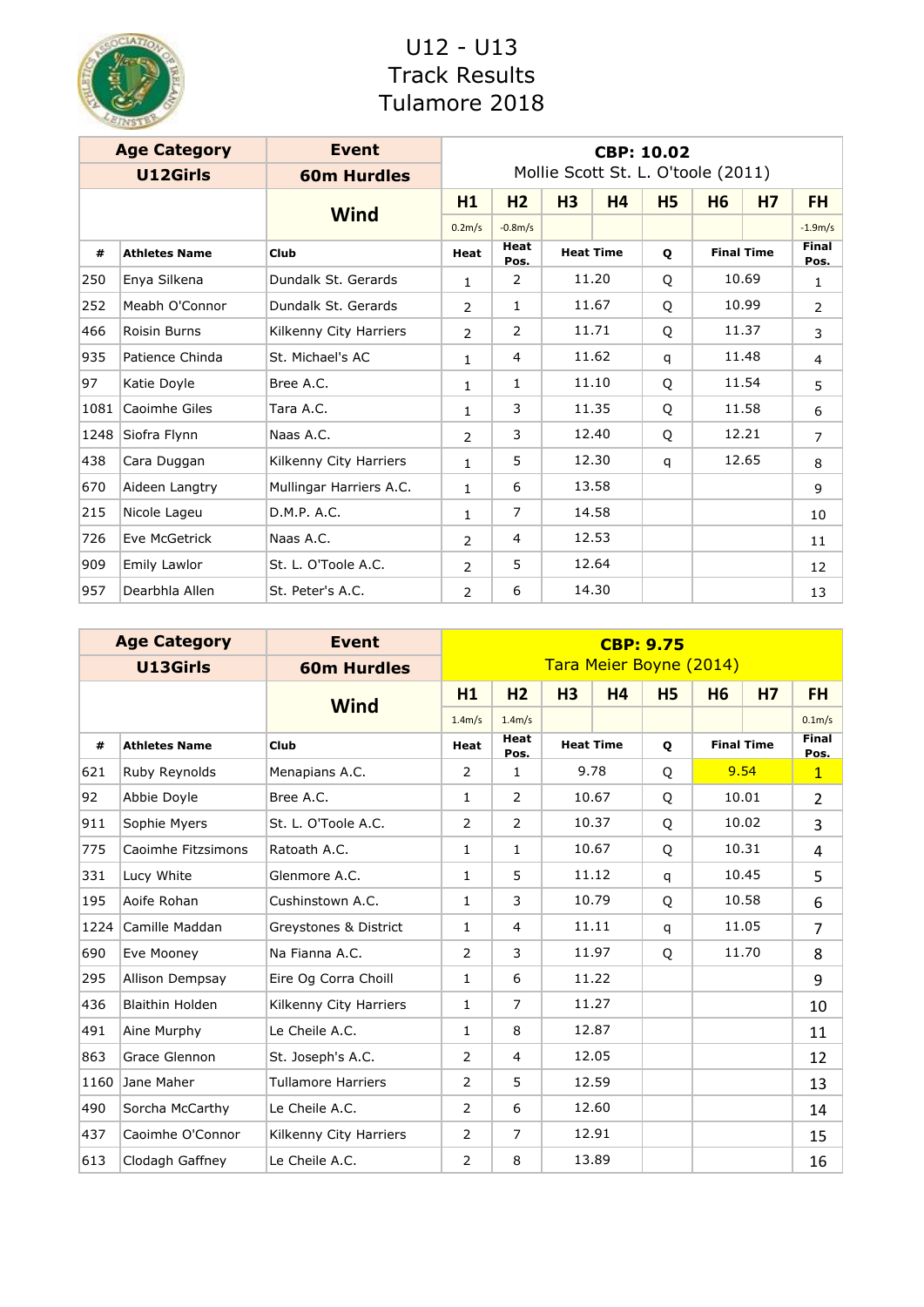

|      | <b>Age Category</b>  | <b>Event</b>              | <b>CBP: 8.24</b>             |                |                                     |           |           |                   |                |                         |  |   |
|------|----------------------|---------------------------|------------------------------|----------------|-------------------------------------|-----------|-----------|-------------------|----------------|-------------------------|--|---|
|      | U12Boys              | <b>60m Sprint</b>         |                              |                | Toriq Adegoke St. L. O'Toole (2012) |           |           |                   |                |                         |  |   |
|      |                      |                           | H1                           | H <sub>2</sub> | H <sub>3</sub>                      | <b>H4</b> | <b>H5</b> | <b>H6</b>         | H <sub>7</sub> | <b>FH</b>               |  |   |
|      |                      | <b>Wind</b>               | $-1.8m/s$                    | 0m/s           | $-1.6m/s$                           |           |           |                   |                | $-1.3m/s$               |  |   |
| #    | <b>Athletes Name</b> | <b>Club</b>               | <b>Heat</b>                  | Heat<br>Pos.   | <b>Heat</b><br><b>Time</b>          | Q         |           | <b>Final Time</b> |                | <b>Final Pos.</b>       |  |   |
| 775  | Kevin O'Mahony       | D.M.P. A.C.               | $\overline{2}$               | $\mathbf{1}$   | 8.59                                | Q         |           | 8.56              |                | 1                       |  |   |
| 777  | Kyle Faherty         | Mullingar Harriers A.C.   | 1                            | $\mathbf{1}$   | 8.74                                | Q         |           | 8.67              |                | 2                       |  |   |
| 755  | Feilim Dikcius       | St. Coca's A.C.           | 1                            | $\overline{2}$ | 8.80                                | Q         |           | 8.72              |                | 3                       |  |   |
| 741  | Criostoir Ormsby     | Mullingar Harriers A.C.   | 2                            | 2              | 8.81                                | Q         | 8.81      |                   |                |                         |  | 4 |
| 1020 | Patrick Leacy        | Kilkenny City Harriers    | 3                            | $\mathbf{1}$   | 9.02                                | Q         |           | 8.86              |                | 5.                      |  |   |
| 735  | Cillian Yore         | Bohermeen A.C.            | 1                            | 3              | 8.89                                | q         |           | 8.90              |                | 6                       |  |   |
| 766  | Jack Dowdall         | Ardee & District A.C.     | $\overline{2}$               | 3              | 8.88                                | q         |           | 9.02              |                | $\overline{\mathbf{z}}$ |  |   |
| 759  | Gavin Witter         | Ratoath A.C.              | 3                            | 2              | 9.13                                | Q         |           | 9.20              |                | 8                       |  |   |
| 773  | Jamie Wallace        | Mullingar Harriers A.C.   | 1                            | $\overline{4}$ | 9.01                                |           |           |                   | 9              |                         |  |   |
| 801  | Thomas Funge         | Craanford Harriers A.C.   | 3                            | 3              | 9.21                                |           |           |                   |                | 10                      |  |   |
| 726  | Alex Heeney          | Clane A.C.                | 3                            | 4              | 9.26                                |           |           |                   |                | 11                      |  |   |
| 752  | Dylan Ryan           | Dunboyne AC               | 1                            | 5              | 9.40                                |           |           |                   |                | 12                      |  |   |
| 797  | Shay Glesson         | Ballyskenach A.C.         | 2                            | $\overline{4}$ | 9.41                                |           |           |                   |                | 13                      |  |   |
| 795  | Sean Cummins         | Boyne A.C.                | 2                            | 5              | 9.45                                |           |           |                   |                | 14                      |  |   |
| 743  | Daniel Costigan      | Celbridge A.C.            | $\mathbf{1}$                 | 6              | 9.87                                |           |           |                   |                | 15                      |  |   |
| 736  | Conor Egan           | <b>Tullamore Harriers</b> | 3                            | 5              | 9.98                                |           |           |                   |                | 16                      |  |   |
| 762  | Harry O'Reilly       | St. Peter's A.C.          | 1                            | 7              | 10.18                               |           |           |                   |                | 17                      |  |   |
| 728  | Andrew Gavigan       | Mullingar Harriers A.C.   | 2                            | 6              | 10.19                               |           |           |                   |                | 18                      |  |   |
| 740  | Cormac Lundon        | Ardee & District A.C.     | 2                            | 7              | 10.38                               |           |           |                   |                | 19                      |  |   |
| 754  | Evan Kennedy         | Celbridge A.C.            | 2                            | 8              | 10.44                               |           |           |                   |                | 20                      |  |   |
| 802  | Tyler Motswana       | Celbridge A.C.            | 3                            | 6              | 10.45                               |           |           |                   |                | 21                      |  |   |
| 776  | Killian O'Halloran   | Mullingar Harriers A.C.   | $\overline{7}$<br>3<br>10.51 |                |                                     |           | 22        |                   |                |                         |  |   |
| 764  | Hugh Carey           | Mullingar Harriers A.C.   | 3                            | 8              | 10.54                               |           |           |                   |                | 23                      |  |   |
| 792  | Rory McDonnell       | 1                         | 8                            | 10.69          |                                     |           |           |                   | 24             |                         |  |   |

|      | <b>Age Category</b>                        | <b>Event</b>           | <b>CBP: 10.06</b>               |                          |                     |           |                   |           |                   |           |  |
|------|--------------------------------------------|------------------------|---------------------------------|--------------------------|---------------------|-----------|-------------------|-----------|-------------------|-----------|--|
|      | U13Boys                                    | 80m Sprint             | Eoin Hannon Ballyskenach (2001) |                          |                     |           |                   |           |                   |           |  |
|      |                                            | <b>Wind</b>            | H1                              | H <sub>2</sub>           | H <sub>3</sub>      | <b>H4</b> | <b>H5</b>         | <b>H6</b> | <b>H7</b>         | <b>FH</b> |  |
|      |                                            |                        | $-0.5m/s$                       | 0.8 <sub>m/s</sub>       | 0.5 <sub>m</sub> /s |           |                   |           |                   | $-0.4m/s$ |  |
| #    | <b>Athletes Name</b>                       | <b>Club</b>            | Heat                            | <b>Heat</b><br>Pos.      | Heat<br>Time        | Q         | <b>Final Time</b> |           | <b>Final Pos.</b> |           |  |
| 940  | Vuyo Mosea                                 | Celbridge A.C.         | 1                               | 1                        | 10.96               | Q         |                   | 10.71     |                   |           |  |
| 982  | <b>Brian Moore</b>                         | Kilkenny City Harriers | 1                               | 2                        | 11.09               | Q         |                   | 10.96     |                   | 2         |  |
| 926  | Alex Devine                                | Boyne A.C.             | 3                               |                          | 10.94               | Q         |                   | 10.98     |                   | 3         |  |
| 1040 | Cillan Bourke                              | Tullamore Harriers     | 2                               |                          | 11.21               | Q         |                   | 11.30     |                   | 4         |  |
| 950  | Damien Cielec Corrigar Crookstown Millview |                        | 3                               | 11.33<br>2<br>11.18<br>Q |                     |           |                   | 5         |                   |           |  |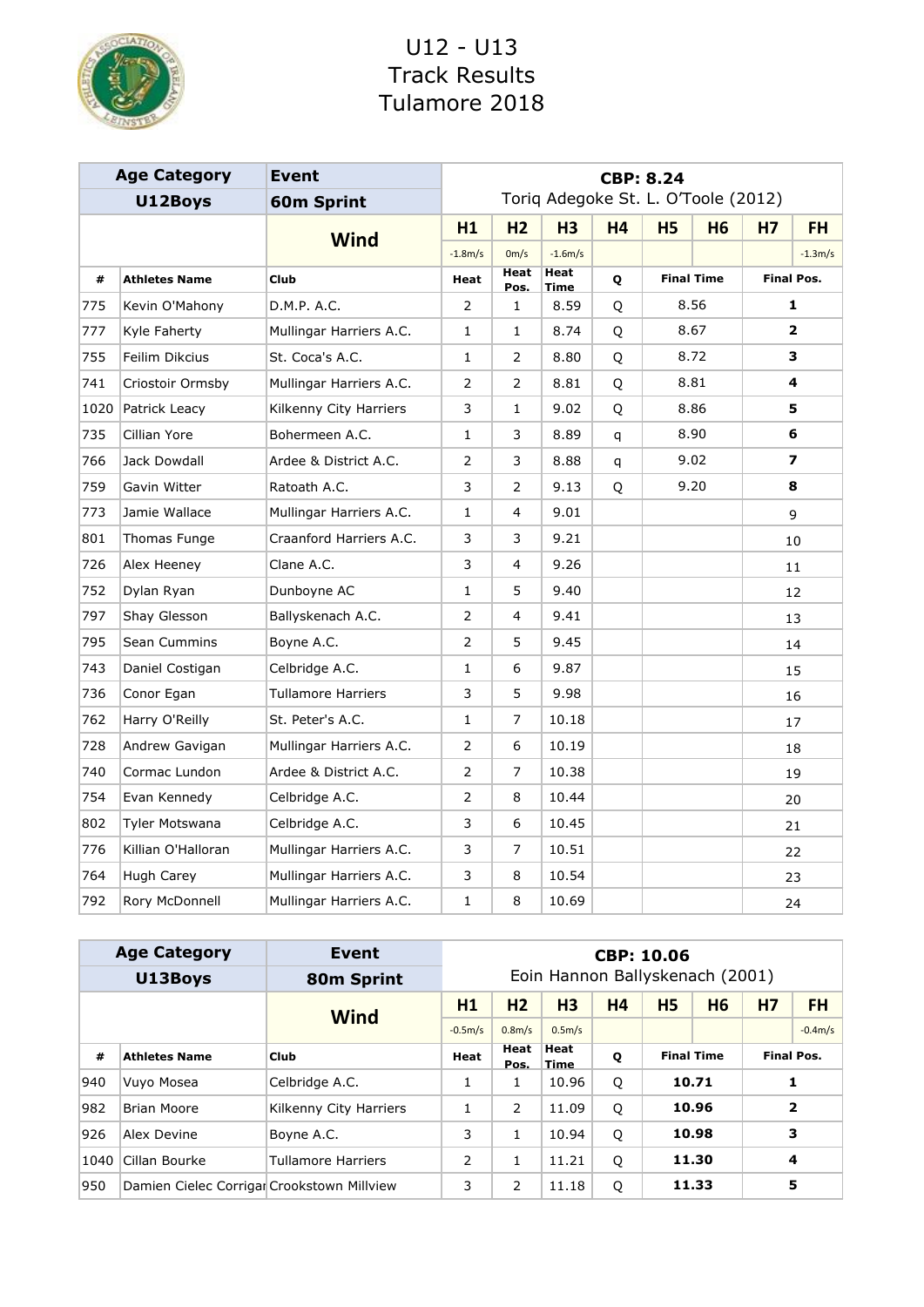

| 1050 | Darren Williams Oshun Aughrim A.C. |                           | 2              | $\overline{2}$ | 11.27 | Q | 11.36 | 6                |
|------|------------------------------------|---------------------------|----------------|----------------|-------|---|-------|------------------|
| 987  | Sean Young                         | Kilkenny City Harriers    | 3              | 3              | 11.26 | q | 11.45 | $\boldsymbol{7}$ |
| 1016 | Oran O'Grady                       | Robertstown & Allen       | $\overline{2}$ | 3              | 11.32 | q | 11.57 | 8                |
| 975  | Daniel Quirk                       | Greystones & District     | 1              | 3              | 11.41 |   |       | 9                |
| 1063 | Eoin Aylward                       | St. Senans A.C.           | 3              | 4              | 11.42 |   |       | 10               |
| 961  | Maithieu Kieffer                   | Dunboyne AC               | 1              | $\overline{4}$ | 11.47 |   |       | 11               |
| 1028 | Hely Rasandratana                  | Dundalk St. Gerards       | $\mathbf{1}$   | 5              | 11.50 |   |       | 12               |
| 1038 | Ben O'Toole                        | Taghmon A.C.              | 3              | 5              | 11.54 |   |       | 13               |
| 616  | Sean Reilly                        | <b>Blackrock Louth</b>    | 3              | 6              | 11.56 |   |       | 14               |
| 974  | Daniel Connerty                    | Greystones & District     | 3              | $\overline{7}$ | 11.58 |   |       | 15               |
| 976  | <b>Rory McNally</b>                | Greystones & District     | $\overline{2}$ | 4              | 11.70 |   |       | 16               |
| 927  | Caelan Quinn                       | Boyne A.C.                | 2              | 5              | 11.79 |   |       | 17               |
| 991  | Fionn Hayes                        | Le Cheile A.C.            | $\overline{2}$ | 6              | 11.84 |   |       | 18               |
| 1064 | Matthew Fitzpatrick                | Dunleer A.C.              | 1              | 6              | 11.90 |   |       | 19               |
| 1046 | James Saunders                     | <b>Tullamore Harriers</b> | 3              | 8              | 11.94 |   |       | 20               |
| 986  | Ruairi McEvoy                      | Kilkenny City Harriers    | $\overline{2}$ | $\overline{7}$ | 11.99 |   |       | 21               |
| 856  | Ethan Doherty                      | <b>Blackrock Louth</b>    | $\overline{2}$ | 8              | 12.02 |   |       | 22               |
| 1045 | Eoin Corcoran                      | <b>Tullamore Harriers</b> | $\mathbf{1}$   | $\overline{7}$ | 12.07 |   |       | 23               |
| 960  | Harry Doherty                      | Dunboyne AC               | 3              | 9              | 12.29 |   |       | 24               |
| 967  | Iueri Prendergast                  | Gowran A.C.               | 1              | 8              | 13.10 |   |       | 25               |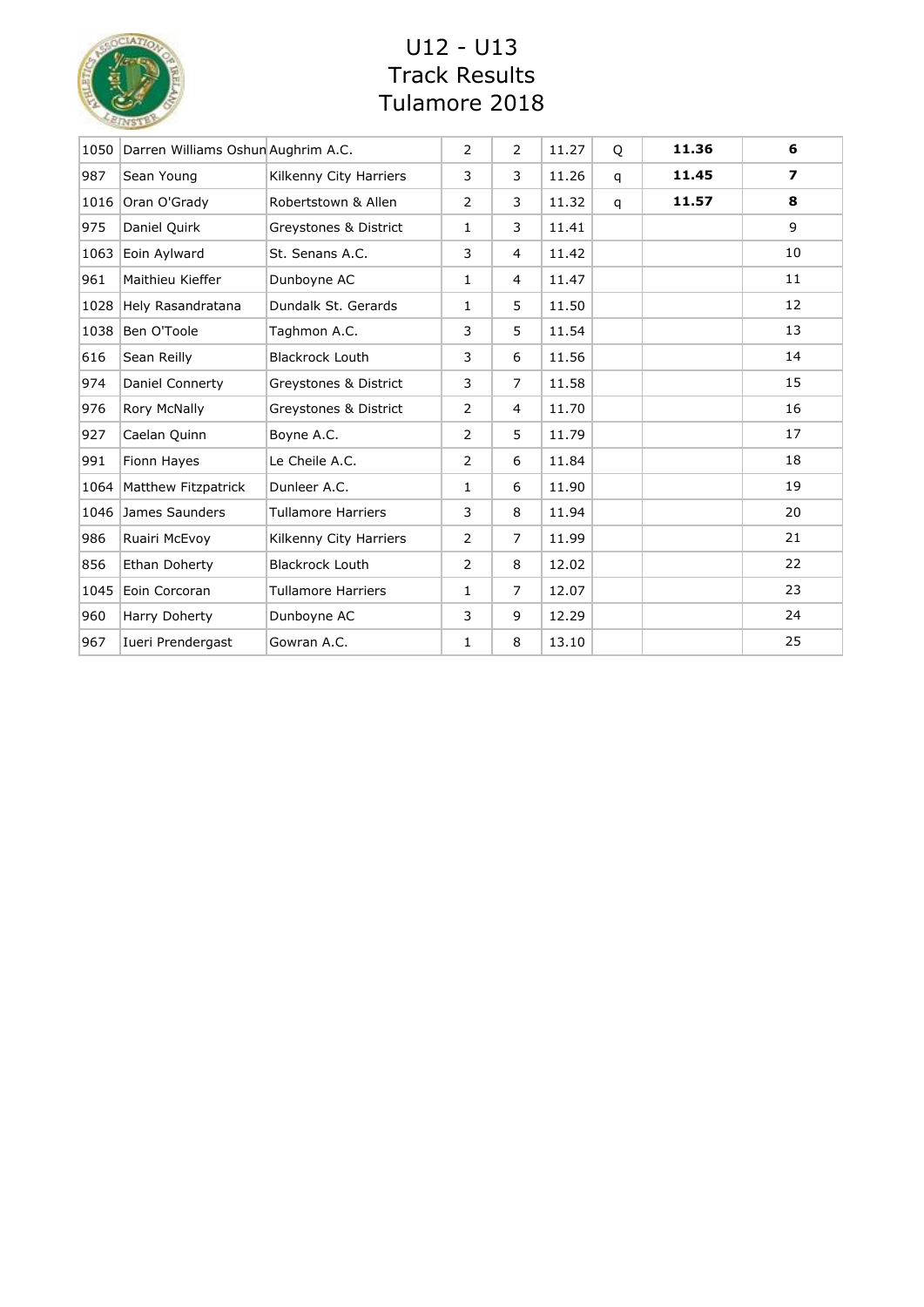

| <b>Age Category</b> |                      | <b>Event</b>              | <b>CBP: 8.06</b>                 |                   |                     |           |                |                |                     |                    |               |           |
|---------------------|----------------------|---------------------------|----------------------------------|-------------------|---------------------|-----------|----------------|----------------|---------------------|--------------------|---------------|-----------|
|                     | U12Girls             | <b>60m Sprint</b>         | Francesca Reville Wexford (2001) |                   |                     |           |                |                |                     |                    |               |           |
|                     |                      | <b>Wind</b>               | H1                               | H <sub>2</sub>    | <b>H3</b>           | <b>H4</b> | <b>H5</b>      | <b>H6</b>      | <b>H7</b>           | S <sub>1</sub>     | <b>S2</b>     | <b>FH</b> |
|                     |                      |                           | $-1$ m/s                         | .7 <sub>m/s</sub> | $-1.3m/s$           | $-1.7m/s$ | $-8m/s$        | $-1.8m/s$      | 0.7 <sub>m</sub> /s | 1.3 <sub>m/s</sub> | $-1.8m/s$     | $-1.2m/s$ |
| #                   | <b>Athletes Name</b> | <b>Club</b>               | Heat                             | Heat<br>Pos.      | Heat<br><b>Time</b> | Q         | Semi<br>Heat   | Semi<br>Pos.   | Semi<br>Time        | Q                  | Final<br>Time | Pos.      |
| 700                 | Grainne Moran        | Dundalk St. Gerards       | $\mathbf{1}$                     | $\mathbf{1}$      | 8.69                | Q         | $\mathbf 1$    | $\mathbf{1}$   | 8.64                | Q                  | 8.56          | 1         |
| 710                 | Naomi Ikpotokin      | St. Michael's A.C.        | 2                                | 1                 | 8.76                | Q         | 2              | 2              | 8.86                | Q                  | 8.76          | 2         |
| 637                 | Valerie Doogue       | Crookstown Millview       | 3                                | $\mathbf{1}$      | 8.95                | Q         | 2              | $\mathbf{1}$   | 8.85                | Q                  | 8.86          | 3         |
| 632                 | Anna Taylor          | Crookstown Millview       | 2                                | $\overline{2}$    | 8.92                | Q         | $\mathbf{1}$   | 3              | 8.94                | Q                  | 8.92          | 4         |
| 1058                | Eve Dunphy           | St. Senans A.C.           | 2                                | 3                 | 9.10                | q         | $\overline{2}$ | 3              | 8.97                | Q                  | 8.98          | 5         |
| 705                 | Kara Morrissey       | St. Killian's A.C.        | 6                                | $\mathbf{1}$      | 9.07                | Q         | $\mathbf{1}$   | 2              | 8.92                | Q                  | 8.99          | 6         |
| 630                 | Abbie Doherty        | Crookstown Millview       | 6                                | 2                 | 9.20                | Q         | 1              | 4              | 8.98                | q                  | 9.06          | 7         |
| 686                 | Sarah Kiernan        | Naas A.C.                 | $\overline{4}$                   | $\mathbf{1}$      | 9.08                | Q         | 1              | 5              | 9.05                | q                  | 9.13          | 8         |
| 708                 | Lucy Myers           | St. L. O'Toole A.C.       | 7                                | $\mathbf{1}$      | 9.22                | Q         | 2              | 4              | 9.12                |                    |               | 9         |
| 692                 | Katie Doherty        | Ratoath A.C.              | 3                                | 2                 | 9.37                | Q         | $\overline{2}$ | 5              | 9.16                |                    |               | 10        |
| 711                 | Patience Chinda      | St. Michael's A.C.        | 4                                | 3                 | 9.30                | q         | $\mathbf{1}$   | 6              | 9.19                |                    |               | 11        |
| 694                 | Hayley Trant         | Robertstown & Allen       | $\overline{7}$                   | 2                 | 9.39                | Q         | $\mathbf 1$    | $\overline{7}$ | 9.33                |                    |               | 12        |
| 687                 | Siofra Flynn         | Naas A.C.                 | 5                                | $\mathbf{1}$      | 9.31                | Q         | 2              | 6              | 9.34                |                    |               | 13        |
| 658                 | Amelia Walsh         | Kildare A.C.              | 4                                | 2                 | 9.26                | Q         | 2              | 7              | 9.35                |                    |               | 14        |
| 688                 | Aisling Irhue        | Newbridge A.C.            | 1                                | 2                 | 9.48                | Q         | 1              | 8              | 9.55                |                    |               | 15        |
| 628                 | Annabel Walsh        | Clane A.C.                | 5                                | 2                 | 9.79                | Q         | 2              | 8              | 9.59                |                    |               | 16        |
| 713                 | Caoimhe Giles        | Tara A.C.                 | 2                                | 4                 | 9.42                |           |                |                |                     |                    |               | 17        |
| 695                 | Juliana Smal         | Robertstown & Allen       | 6                                | 3                 | 9.44                |           |                |                |                     |                    |               | 18        |
| 667                 | Hannah Quinn         | Kilkenny City Harriers    | 7                                | 3                 | 9.48                |           |                |                |                     |                    |               | 19        |
| 706                 | Chloe Ryan           | St. L. O'Toole A.C.       | 6                                | 4                 | 9.48                |           |                |                |                     |                    |               | 20        |
| 1061                | Aibhe Reilly         | Dunleer A.C.              | 4                                | 4                 | 9.60                |           |                |                |                     |                    |               | 21        |
| 641                 | Ciara Flaherty       | Dunboyne A.C.             | 4                                | 5                 | 9.64                |           |                |                |                     |                    |               | 22        |
| 629                 | Laura Edwards        | Clane A.C.                | 6                                | 5                 | 9.74                |           |                |                |                     |                    |               | 23        |
| 627                 | Mia Dalton           | Celbridge A.C.            | 4                                | 6                 | 9.79                |           |                |                |                     |                    |               | 24        |
| 718                 | Ava Grennan          | <b>Tullamore Harriers</b> | 2                                | 5                 | 9.80                |           |                |                |                     |                    |               | 25        |
| 671                 | Ellie Boland         | Mountmellick A.C.         | $\mathbf{1}$                     | 3                 | 9.82                |           |                |                |                     |                    |               | 26        |
| 644                 | Maeve Walsh          | Dunboyne A.C.             | 5                                | 3                 | 9.85                |           |                |                |                     |                    |               | 27        |
| 626                 | Kristiana Silava     | Celbridge A.C.            | 3                                | 3                 | 9.86                |           |                |                |                     |                    |               | 28        |
| 655                 | Gaelle Cherry Kinito | Greystones & District     | 6                                | 6                 | 9.92                |           |                |                |                     |                    |               | 29        |
| 1005                | Andrea Ryan          | <b>Tullamore Harriers</b> | $\mathbf{1}$                     | 4                 | 9.96                |           |                |                |                     |                    |               | 30        |
| 620                 | Teagan Delaney       | <b>Tullamore Harriers</b> | 3                                | 4                 | 9.97                |           |                |                |                     |                    |               | 31        |
| 696                 | Saoirse Donoghue     | Robertstown & Allen       | 5                                | 4                 | 9.97                |           |                |                |                     |                    |               | 32        |
| 650                 | Chloe Lynch          | Gowran A.C.               | $\mathbf{1}$                     | 5                 | 10.06               |           |                |                |                     |                    |               | 33        |
| 715                 | Robyn Larkin         | Trim A.C.                 | 2                                | 6                 | 10.09               |           |                |                |                     |                    |               | 34        |
| 656                 | Lizzie McIlroy       | Greystones & District     | 5                                | 5                 | 10.11               |           |                |                |                     |                    |               | 35        |
| 625                 | Chloe Farrelly       | Celbridge A.C.            | 3                                | 5                 | 10.21               |           |                |                |                     |                    |               | 36        |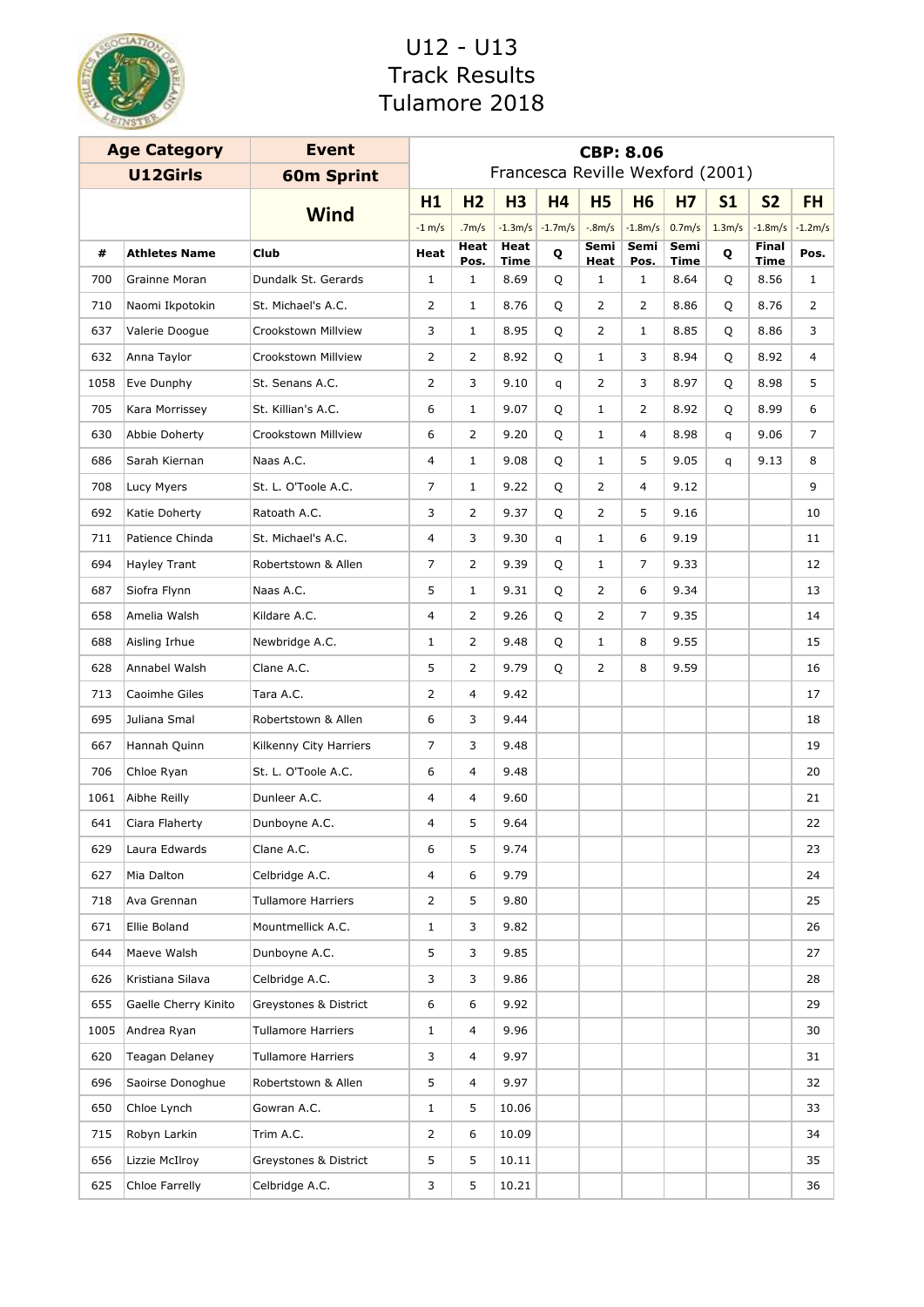

| 680 | Orla Manning           | Mullingar Harriers A.C. | $\mathbf{1}$   | 6              | 10.24 | 37 |
|-----|------------------------|-------------------------|----------------|----------------|-------|----|
| 675 | Torrie Lee             | Mountmellick A.C.       | 6              | $\overline{7}$ | 10.27 | 38 |
| 640 | Amy O'Reilly           | Dunboyne A.C.           | $\overline{7}$ | $\overline{4}$ | 10.28 | 39 |
| 653 | <b>Rachel Gardiner</b> | Gowran A.C.             | $\overline{7}$ | 5              | 10.32 | 40 |
| 717 | Sinead Brophy          | Trim A.C.               | 3              | 6              | 10.35 | 41 |
| 672 | Gabija Appleby         | Mountmellick A.C.       | $\overline{7}$ | 6              | 10.39 | 42 |
| 678 | Eve Scally             | Mullingar Harriers A.C. | $\overline{2}$ | $\overline{7}$ | 10.42 | 43 |
| 702 | Caoimhe Barry          | St. Joseph's A.C.       | 3              | $\overline{7}$ | 10.70 | 44 |
| 670 | Emer Murphy            | Le Cheile A.C.          | 1              | $\overline{7}$ | 10.71 | 45 |
| 619 | Isabella Garcia        | Boyne A.C.              | 5              | 6              | 10.78 | 46 |
| 676 | Aideen Langtry         | Mullingar Harriers A.C. | $\overline{7}$ | $\overline{7}$ | 10.81 | 47 |
| 642 | Hannah Brown           | Dunboyne A.C.           | 6              | 8              | 10.93 | 48 |
| 704 | Lily Doyle             | St. Joseph's A.C.       | 4              | $\overline{7}$ | 10.95 | 49 |
| 673 | Patricia Conroy        | Mountmellick A.C.       | 5              | $\overline{7}$ | 11.00 | 50 |
| 648 | Mia Ashby              | Glenmore A.C.           | 5              | 8              | 11.20 | 51 |
| 674 | Róisín O'Reilly        | Mountmellick A.C.       | $\overline{4}$ | 8              | 11.49 | 52 |
| 654 | Chloe Hanley           | Greystones & District   | 3              | 8              | 11.87 | 53 |

| <b>Age Category</b> |                        | <b>Event</b>              | <b>CBP: 10.16</b> |                     |                            |           |                                        |                     |                     |                |                             |                         |
|---------------------|------------------------|---------------------------|-------------------|---------------------|----------------------------|-----------|----------------------------------------|---------------------|---------------------|----------------|-----------------------------|-------------------------|
|                     | U13Girls               | <b>80m Sprint</b>         |                   |                     |                            |           | Patience Jumba Gula St. Gerards (2013) |                     |                     |                |                             |                         |
|                     |                        | <b>Wind</b>               | H1                | H <sub>2</sub>      | H <sub>3</sub>             | <b>H4</b> | <b>H5</b>                              | <b>H6</b>           | <b>H7</b>           | S <sub>1</sub> | <b>S2</b>                   | <b>FH</b>               |
|                     |                        |                           | $-1.9m/s$         | $-1.6m/s$           | $-6m/s$                    | $-1m/s$   | $-1.7m/s$                              | $-9m/s$             | $-7m/s$             | $-1.6m/s$      | $-1m/s$                     | $-1m/s$                 |
| #                   | <b>Athletes Name</b>   | Club                      | <b>Heat</b>       | <b>Heat</b><br>Pos. | <b>Heat</b><br><b>Time</b> | Q         | Semi<br>Heat                           | <b>Semi</b><br>Pos. | Semi<br><b>Time</b> | Q              | <b>Final</b><br><b>Time</b> | Pos.                    |
| 837                 | Lucy White             | Glenmore A.C.             | 3                 | $\mathbf{1}$        | 10.77                      | Q         | $\mathbf{1}$                           | $\mathbf{1}$        | 10.95               | Q              | 10.84                       | 1                       |
| 898                 | Leila Colfer           | St. L. O'Toole A.C.       | $\overline{7}$    | $\mathbf{1}$        | 11.27                      | $\circ$   | 2                                      | 1                   | 11.29               | Q              | 11.22                       | $\overline{2}$          |
| 808                 | Abbie Doyle            | Bree A.C.                 | $\overline{7}$    | $\overline{2}$      | 11.39                      | Q         | $\mathbf{1}$                           | $\overline{2}$      | 11.39               | Q              | 11.23                       | 3                       |
| 821                 | Lucy Hannon            | Crookstown Millview       | 4                 | $\mathbf{1}$        | 11.38                      | Q         | $\overline{2}$                         | $\overline{2}$      | 11.34               | Q              | 11.28                       | $\overline{\mathbf{4}}$ |
| 853                 | Nina O'connor          | Le Cheile A.C.            | 3                 | $\overline{2}$      | 11.42                      | Q         | $\mathbf{1}$                           | $\overline{4}$      | 11.55               | q              | 11.52                       | 5                       |
| 893                 | Rachel Culligan        | Dundalk St. Gerards       | 2                 | $\mathbf{1}$        | 11.44                      | Q         | $\mathbf{1}$                           | 3                   | 11.46               | Q              | 11.52                       | 6                       |
| 861                 | Aimee Wallace          | Mullingar Harriers A.C.   | 5                 | $\mathbf{1}$        | 11.66                      | $\circ$   | $\overline{2}$                         | 3                   | 11.40               | O              | 11.54                       | $\overline{z}$          |
| 876                 | Priscila Lopeis        | Naas A.C.                 | $\mathbf{1}$      | $\overline{2}$      | 11.67                      | Q         | $\overline{2}$                         | $\overline{4}$      | 11.54               | $\mathsf{q}$   | 11.65                       | 8                       |
| 899                 | Sophie Myers           | St. L. O'Toole A.C.       | $\mathbf{1}$      | $\mathbf{1}$        | 11.61                      | $\circ$   | $\overline{2}$                         | 5                   | 11.58               |                |                             | 9                       |
| 885                 | Niamh Murphy           | Ratoath A.C.              | 4                 | 2                   | 11.43                      | Q         | $\overline{2}$                         | 6                   | 11.60               |                |                             | 10                      |
| 845                 | Georgia Hogan          | Greystones & District     | 6                 | $\mathbf{1}$        | 11.60                      | Q         | $\mathbf{1}$                           | 5                   | 11.70               |                |                             | 11                      |
| 614                 | Rebecca Baldwin        | Blackrock A.C.            | 4                 | 3                   | 11.53                      | q         | $\overline{2}$                         | $\overline{7}$      | 11.71               |                |                             | 12                      |
| 863                 | Emma Higgins           | Mullingar Harriers A.C.   | 2                 | 2                   | 12.09                      | Q         | $\overline{2}$                         | 8                   | 12.07               |                |                             | 13                      |
| 849                 | <b>Blaithin Holden</b> | Kilkenny City Harriers    | 6                 | 2                   | 11.84                      | Q         | $\mathbf{1}$                           | 6                   | 12.08               |                |                             | 14                      |
| 842                 | Alexandra Mulcahy      | Greystones & District     | 5                 | $\overline{2}$      | 11.99                      | Q         | $\mathbf{1}$                           | 7                   | 12.17               |                |                             | 15                      |
| 828                 | Kate Gormley           | Dunboyne A.C.             | 4                 | $\overline{4}$      | 11.57                      | q         | $\mathbf{1}$                           | 8                   | 12.27               |                |                             | 16                      |
| 906                 | Aisling Cotter         | <b>Tullamore Harriers</b> | $\overline{7}$    | 3                   | 11.59                      |           |                                        |                     |                     |                |                             | 17                      |
| 1067                | Juliet Evans           | St. Senans A.C.           | $\overline{7}$    | 4                   | 11.82                      |           |                                        |                     |                     |                |                             | 18                      |